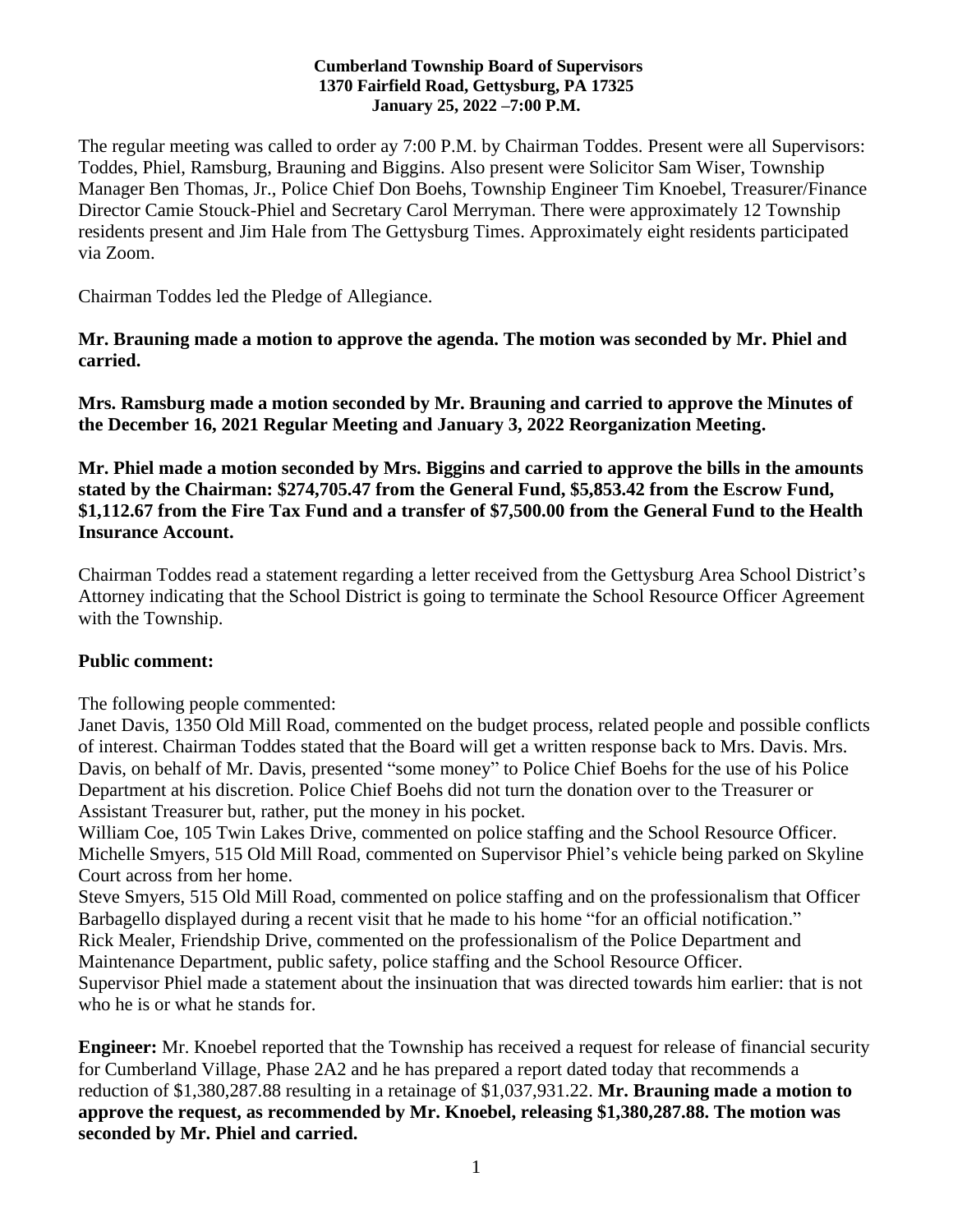Mr. Knoebel also reported that the Township has a request for release of financial security for the James Gettys Elementary School – Parking Reconfiguration Plan and has prepared a letter dated January 24, 2022 recommending that all financial security may be released. He added that his report also advises the owner of their obligation under the Stormwater Management Operations and Maintenance Agreement to annually provide the Township with documentation that the stormwater Best Management Practices (BMP's) have been inspected and properly maintained and this is part of the Township's MS4 audit. **Mrs. Ramsburg made a motion seconded by Mr. Phiel and carried to approve full release of financial security, in the amount of \$215,072.00**.

Mr. Thomas and Mr. Knoebel updated the Board on the Township's MS4 projects. Mr. Thomas reported that the Township, with assistance from the Adams County Conservation District, has been awarded a Countywide Action Plan (CAP) Grant, from Pa. Dept. of Environmental Protection, in the amount of \$123,200.00 and this money will be used for stormwater basin retro-fits owned by Homeowner's Associations, two projects at the Township Building, two stream bank restoration projects and the grant money must be spent in 2022. Mr. Knoebel prepared updated costs estimates for all of the projects totaling \$659,692.00, and the grant money will help pay for those projects. Mr. Knoebel also updated the Board on the status of the engineering for the projects. Solicitor Wiser reported that the Township will need a License Agreement with the Homeowner's Associations to enter onto their properties to do the work. Mr. Thomas added that there is an agreement with the Adams County Conservation District, facilitators of the grant funds, that needs to be approved. **Mrs. Ramsburg made a motion seconded by Mrs. Biggins and carried to approve the agreement with the Adams County Conservation District for professional services.** 

**Police Report:** Police Chief Don Boehs presented a written and oral report of police activities for the month of December 2021 including: 297 complaints, 15 traffic stops, 14 traffic accidents, 10 targeted enforcements, 14 combined arrests, 9,807 patrol miles and 28 walk-in complaints. He added that they assisted other agencies six times and they were assisted five times. There was one assist to Pa. State Police. Police Chief Boehs reported that the School Resource Officer had 5 calls for service.

**Maintenance Department Report:** Mr. Chris Walter, Superintendent of Roads, gave a report for the month of January that included snow removal, repairs to traffic signs and guard rail, chipping 75 – 80 Christmas trees, preventative maintenance, removal of the underground fuel storage tanks, proposed replacement with an above-ground fuel storage tank, property maintenance and determining and bidding of the 2022 road projects.

## **Active Business:**

Mr. Thomas reported that the Township received one Citizen's Interest Form for the Planning Commission vacancy. He stated that the form is from Theresa Finkenbinder who lives on Creekside Court. **Mrs. Biggins made a motion seconded by Mr. Phiel and carried to appoint Theresa Finkenbinder to the Planning Commission for a four-year term ending 12/31/2025.** 

Mr. Thomas announced the Supervisor's participation in the Cumberland Township's Group Health Plan as allowed by Section 606.C.1 of the PA Township Code as follows: Steve Toddes: requests participation in the Dental, Life, Flexible Spending Account (FSA) and Opt-Out payments and denies Health Care coverage Shaun Phiel – denies all health care coverages Tiffany Ramsburg – requests Health Insurance, Dental and FSA Jeffrey Brauning – denies all health care coverages Christine Biggins – requests Opt-Out only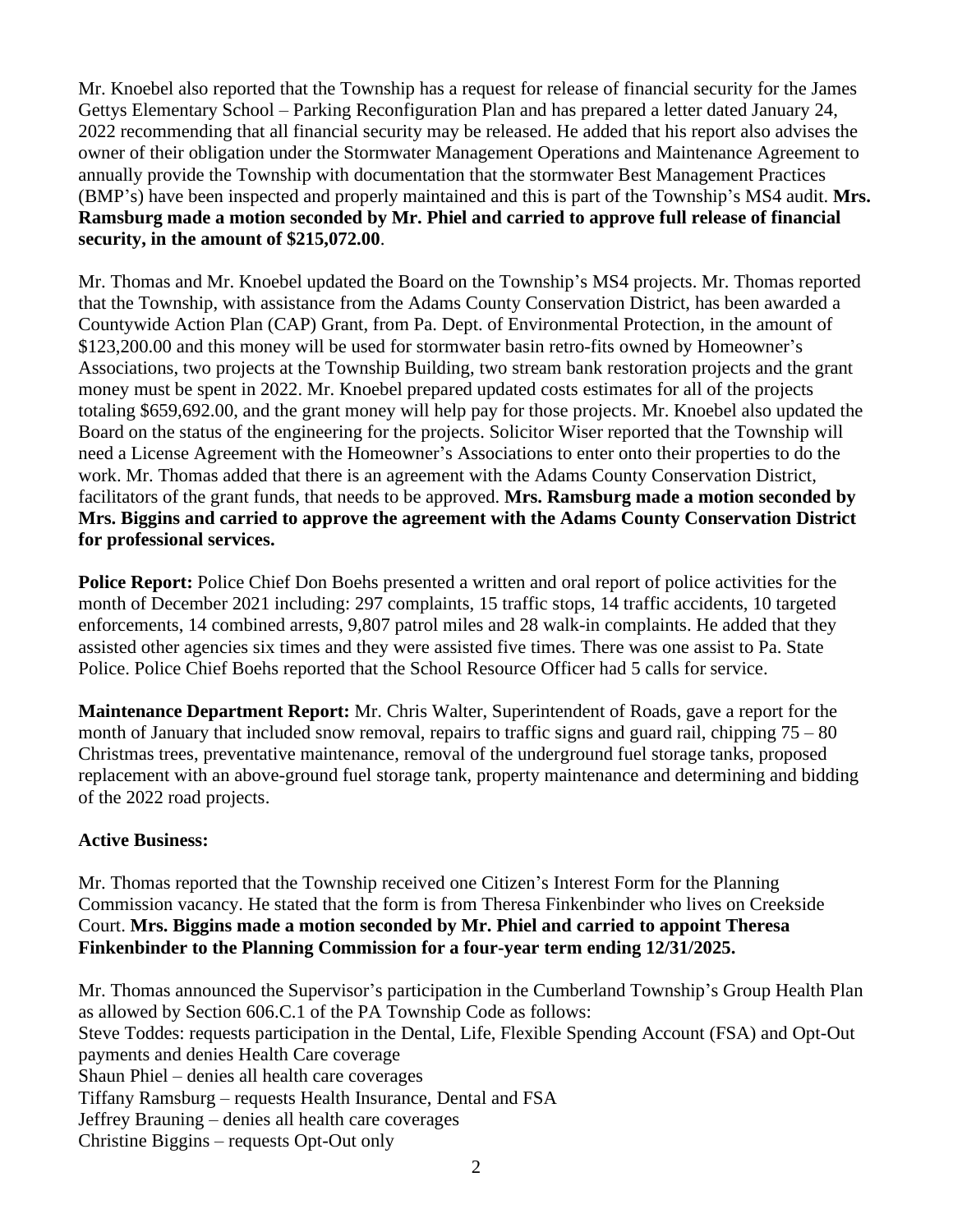Mr. Thomas reported that PennDOT requires the adoption of a Resolution and the signing of an agreement that will be in place for traffic control signal systems that must be changed in the future. He added that any new traffic signal will require just a PennDOT HOP. Mr. Thomas also reported that this is a requirement for the Green Light Go Grant application. **Mrs. Ramsburg made a motion seconded by Mrs. Biggins and carried to adopt the Resolution and approve the Traffic Signal Maintenance Agreement with PENNDOT.**

**Mrs. Biggins made a motion seconded by Mr. Phiel and carried to approve the Resolution with Cumberland Township Authority (CTA) for Ben Thomas, Jr. to provide Administrative Manager services to CTA for 2022.** Mr. Thomas added that there was no change in the amount charged to CTA and has not changed for approximately eight years.

Mr. Thomas also reported that the Waste Hauling Bid process is continuing and a post-bid meeting will be held on February 24<sup>th</sup>.

**FINANCE COMMITTEE**: Mr. Phiel reported that the committee is recommending the purchase of a single axle dump truck and deem a 27 year old truck as surplus for sale, when appropriate, along with review of financing options. Mr. Walter gave detailed information on both the old and new truck along with problems that he is facing getting this truck in a timely manner. Mr. Thomas reported that the total price of the truck is \$196,334.00 and the down-payment will be made from Capital Reserve and Liquid Fuels Funds and the balance will be financed. **Mrs. Ramsburg made a motion seconded by Mrs. Biggins and carried to deem the 1995 International Dump Truck as surplus and approve the purchase of a 2023 Western Star Dump Truck.** Mr. Thomas also asked the Board to think about financing the truck purchase "in-house" with reserve funds and the current bank interest rate is 3.11%. Mr. Walter reported that the old fuel tanks have been removed and he has been researching the purchase of a new above-ground fuel tank from Highland Tank and this has been budgeted in 2022 at the cost of \$90,000.00. **Mrs. Biggins made a motion to authorize bidding and advertising for one above ground fuel tank (1,000 diesel; 2,000 gasoline capacity), pumps, and appurtenances. The motion was seconded by Mr. Phiel and carried.** 

**Mrs. Ramsburg made a motion seconded by Mrs. Biggins and carried to approve the 2022 rate structure from Salzmann Hughes, P.C. that has not been increased since 2009 and it is a small increase.** 

**Mrs. Biggins made a motion seconded by Mr. Phiel and carried to deem Police Car #159 as surplus, approve the sale of the vehicle on MUNICIBID (as is) and authorize the Township Secretary to legally advertise for sale.** The car is a Chevrolet Caprice and it has engine issues.

Mr. Thomas reported that PennDot Green Light Go grant application has been submitted and the match of \$26,380.00 will be paid from the Liquid Fuels (State) Fund "if awarded."

Mr. Phiel reported that an ARPA funding criteria update has come out.

Mrs. Biggins reported that the committee has recently been made aware of the need to replace the Police file server and although the purchase was approved in December, the file server was not ordered and now the price has increased by \$5,183.00. **Mr. Phiel made a motion seconded by Mr. Brauning and carried to approve the additional \$5,183.00 cost of the Police file server.** 

Lastly, Mrs. Biggins acknowledged the hard work and long hours that Camie Stouck-Phiel has put into the accounting software change-over from Freedom Systems to QuickBooks.

**SOLICITOR:** Solicitor Wiser reported that he is still working with the County on finalizing the language for the Stream Restoration Easement for the project at the Human Services Building. Solicitor Wiser also reported that the Township is required to provide the broadest possible Worker's Compensation coverage for the volunteer firefighters and the Board has a proposed Resolution that authorizes operational support activities for the Barlow Volunteer Company. **Mrs. Biggins made a motion seconded by Mrs.**